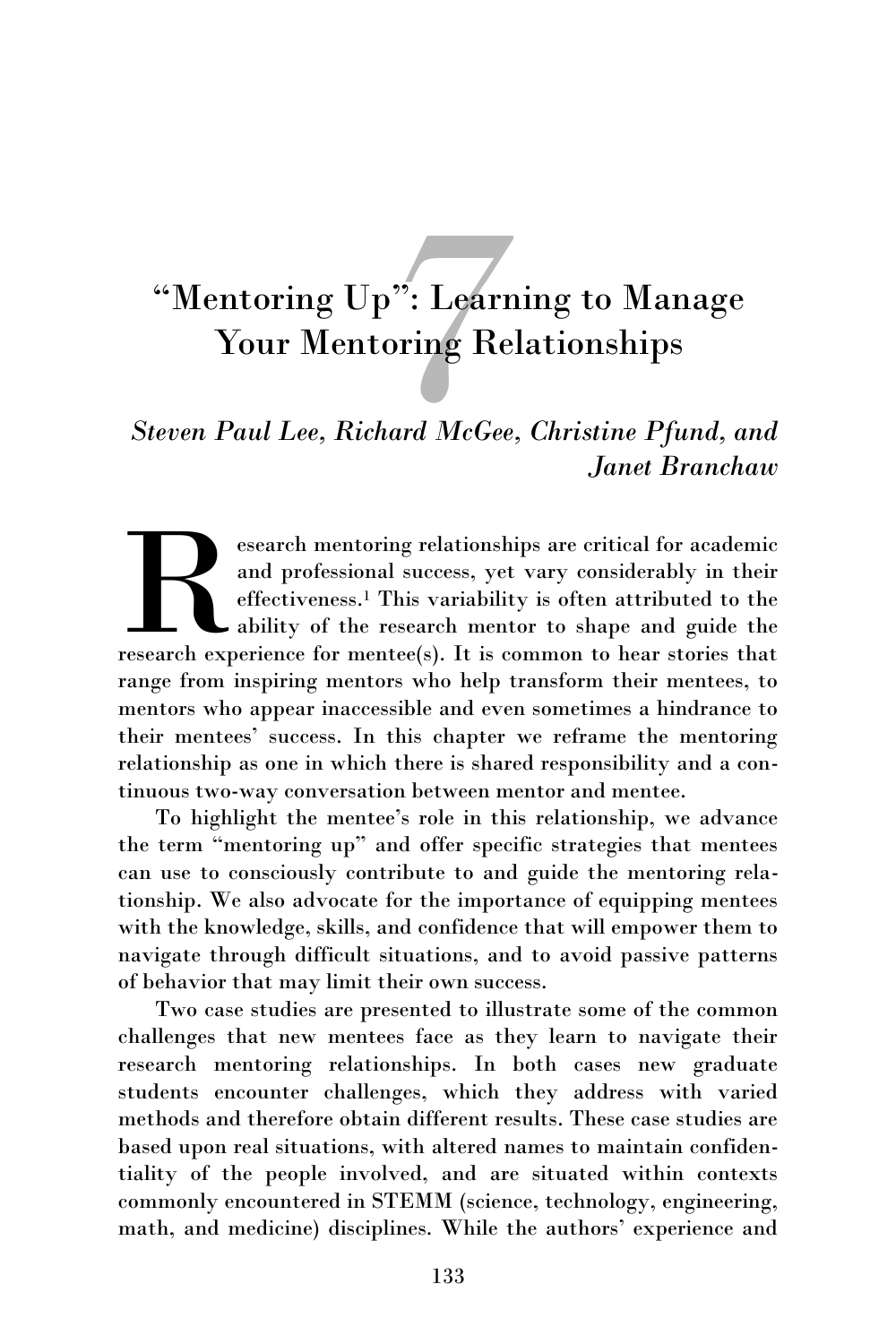scholarly background is in these disciplines, we postulate that the skills needed to effectively "mentor up" are relevant and can be easily adapted across other disciplines.

# **Case Study #1: Moving Target**

Dan's start in graduate school has not been as auspicious as he had hoped. He applied to multiple top-tier research universities, but wasn't admitted into any of his favorite schools. He was finally admitted to his "safety school," his last resort, and was grateful for the opportunity. But even here he has struggled to find a research mentor. He spoke with many professors, but was disappointed when most turned him down. The faculty told him that tightened research budgets limited the number of students that they could accept. Things seemed to finally turn a corner when Dan met Professor Nevan, a new assistant professor who described many exciting projects and invited him into her research group.

Dan joined Professor Nevan's group and began working there. They planned his first project together, which seemed fascinating and suitable because it overlapped with his prior experiences and interests. Dan dove into the project, eager to impress his mentor and prove his worth. One month later, however, Professor Nevan approached him and strongly encouraged him to drop the original project and tackle a new research question. Dan was uncertain about the change, but Professor Nevan seemed excited about this new opportunity, so he followed accordingly. However, the same thing happened again two months later, when Professor Nevan came up with another entirely new research project and encouraged Dan to pursue it.

Dan is confused and frustrated, because he perceives that Professor Nevan is giving him a moving target. He also doesn't like that the process has been inefficient, taking more of his precious time and energy to wrap up the old project and begin a new direction. But he's also feeling trapped, because he doesn't have other faculty to consider, and doesn't know how to begin talking with his mentor about his frustrations without appearing ungrateful for being welcomed into the research group and unresponsive to his mentor's suggestions for research projects worth pursuing.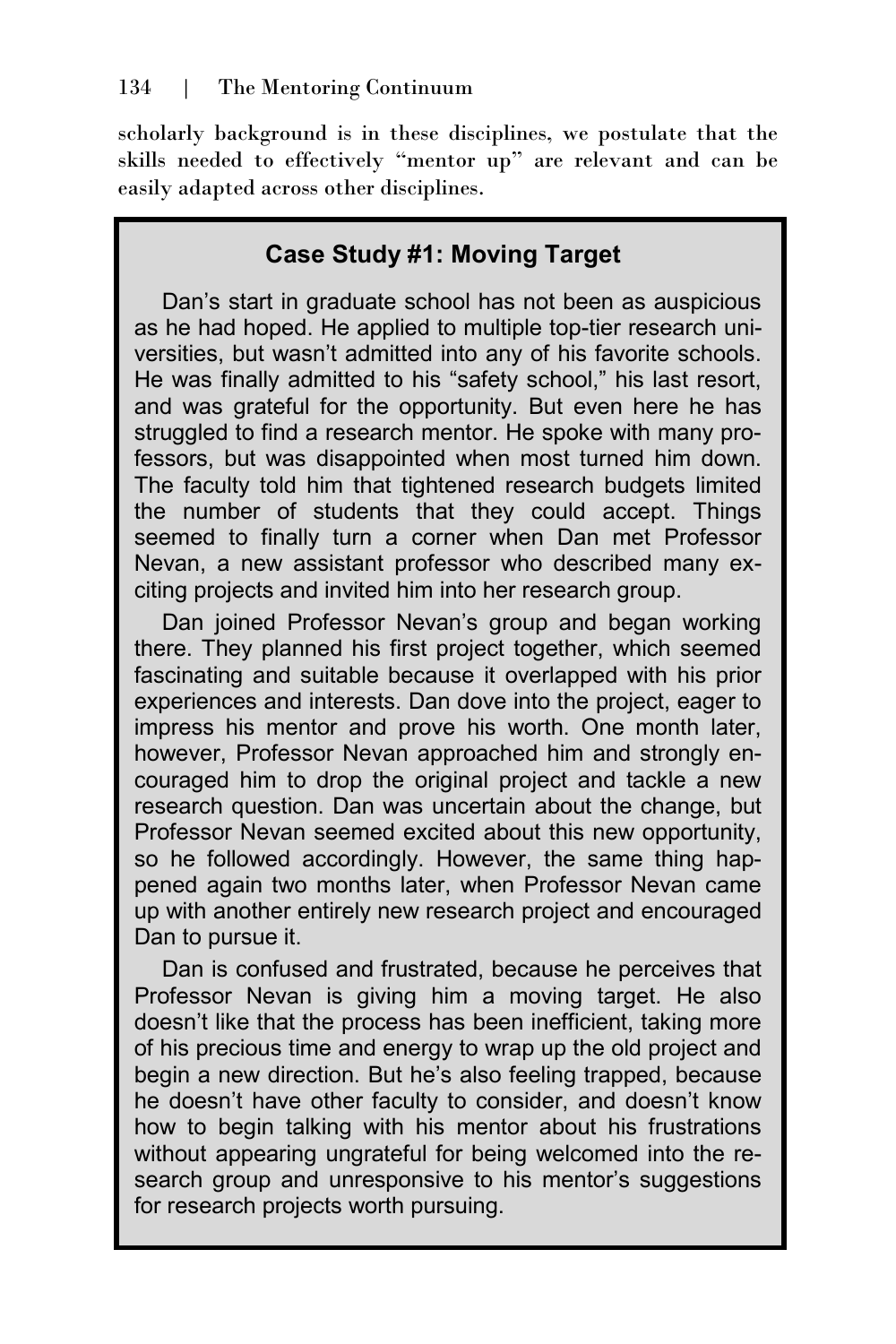While Dr. Nevan's actions in the case study may frustrate Dan, they are understandable. As a new professor, she is learning how to mentor students, while struggling to find viable research projects that will help her and her students to succeed in a competitive funding environment. She may not be aware of the impact that the frequent changes in projects are having on Dan and may be receiving little or no guidance on how to be an effective mentor beyond her own experiences as a mentee. While there are many ways Dr. Nevan might have handled the situation differently, there are also many ways that Dan can address the challenges in his research mentoring relationship and play a more active role in improving it.

Traditional models of mentoring and training for mentoring relationships often focus on the mentor's responsibility to guide and direct the relationship. However, this de-emphasizes the importance of the mentee's responsibilities, opportunities for growth, and impact upon the relationship. For example, in the case study above, Dan has a tremendous opportunity and a responsibility to actively participate in the decision-making process when it comes to determining which project to focus on. Dan and Dr. Nevan *both* need to improve their communication so they better understand one another's reasoning, intentions, strengths, and weaknesses. Dan cannot react passively and expect Dr. Nevan to magically understand him and provide everything that he needs. He must actively engage in and share responsibility for making the relationship beneficial for himself and Dr. Nevan. He must "mentor up."

## **"Mentoring Up"**

"Mentoring up" is a concept that empowers mentees to be active participants in their mentoring relationships by shifting the emphasis from the mentors' responsibilities in the mentor-mentee relationship to equal emphasis on the mentees' contributions. "Mentoring up" is adapted from the concept of "managing up," introduced in Gabarro and Kotter's classic paper in the *Harvard Business Review* (1980). Gabarro and Kotter conducted field research on how business managers worked productively and discovered that effective managers not only managed their employees, but also managed their peers laterally and their supervisors upwardly. Their investigations led to the groundbreaking publication "Managing Your Boss," which provided case studies and strategic advice to managers on how to consciously work with their bosses for the benefit of their working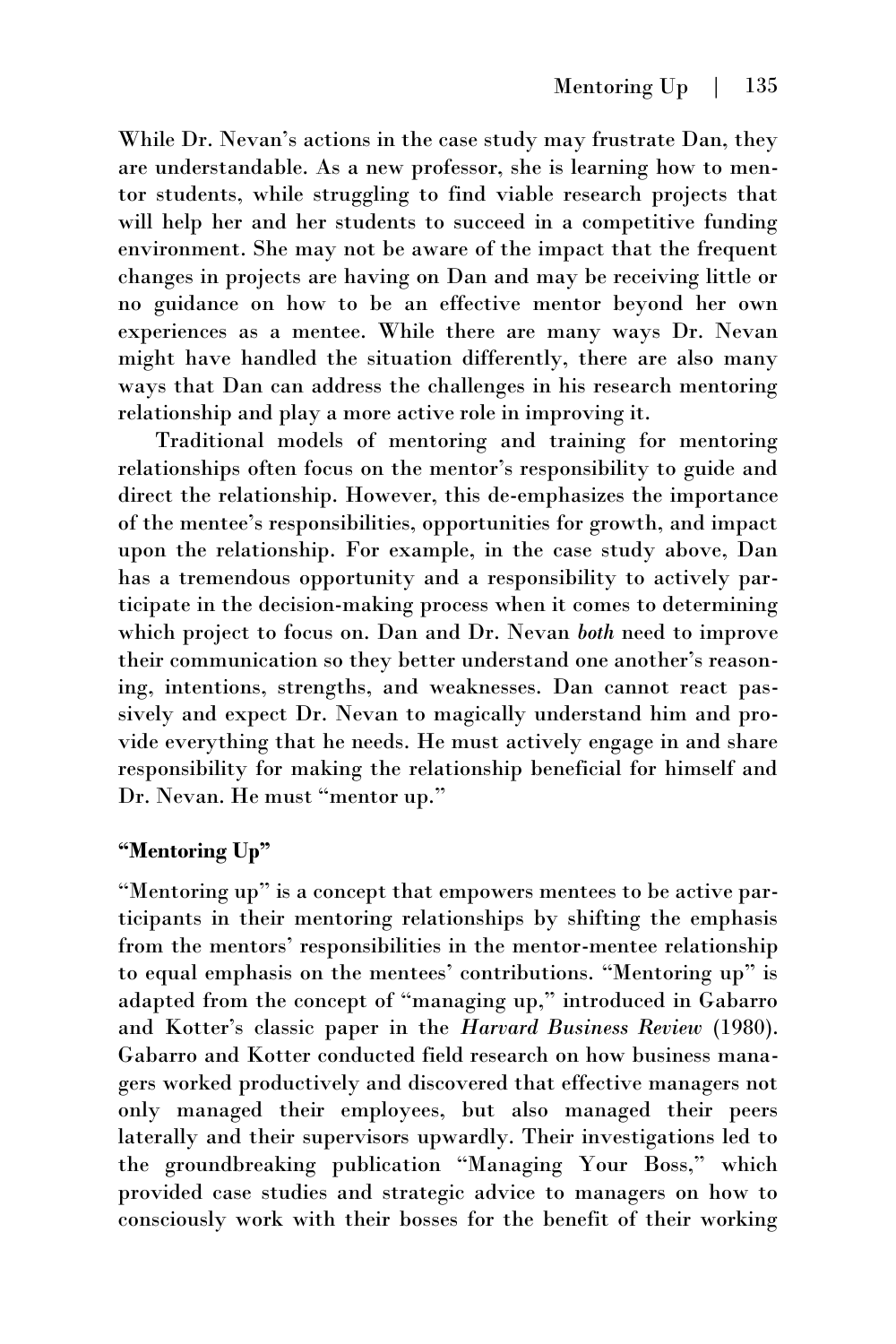relationship and the company. Despite criticism that they were promoting false flattery or political manipulation, Gabarro and Kotter's original ideas have persisted. The *Harvard Business Review* reprinted their paper twice (in 1993 and 2005) and their concept of managing up appears in multiple books and countless blogs directed at young managers.

Though Gabarro and Kotter's original audience consisted of managers in the corporate world, many of the principles and strategies they proposed can be applied in academic mentoring relationships. Their advice is based upon the understanding that the relationship with one's mentor involves *mutual dependence* between *fallible* persons. Thus, they stress the importance of assessing the mentor's and mentee's strengths, weaknesses, and preferences in working and communication. Most importantly, they stress the powerful role that mentees play when they proactively engage in the relationship: "Some superiors spell out their expectations very explicitly. But most do not. Ultimately, the burden falls on the subordinate to discover what the boss's expectations are" (Gabarro and Kotter 1980, 99). This means mentees must actively seek to understand their mentor's priorities and pressures, not passively assume that the mentor will be aware of and able to meet a mentee's needs. This does not mean the responsibility for an effective relationship lies solely with the mentee; rather, it points to the power mentees have to shape the relationship to meet their needs.

Adapting Gabarro and Kotter's concept, *we define* mentoring up *as the mentee's proactive engagement in the mentor-mentee relationship, so that both parties mutually benefit from the relationship and move forward towards an agreed-upon purpose or vision*. Mentoring up is a process in which the mentee continually learns about the relationship and develops skills to engage in it as the relationship evolves. Ultimately, learning the skills needed to proactively manage an evolving mentoring relationship will contribute significantly to the mentee's ability to effectively navigate and manage a career.

## **Core Principles in Mentoring Relationships**

Gabarro and Kotter provided a valuable approach to working effecttively with one's boss; we believe a similar approach can be applied to mentoring relationships in higher education. Here we integrate their approach with core principles that have emerged from two evidence-based mentor and mentee training programs, *Entering Men-*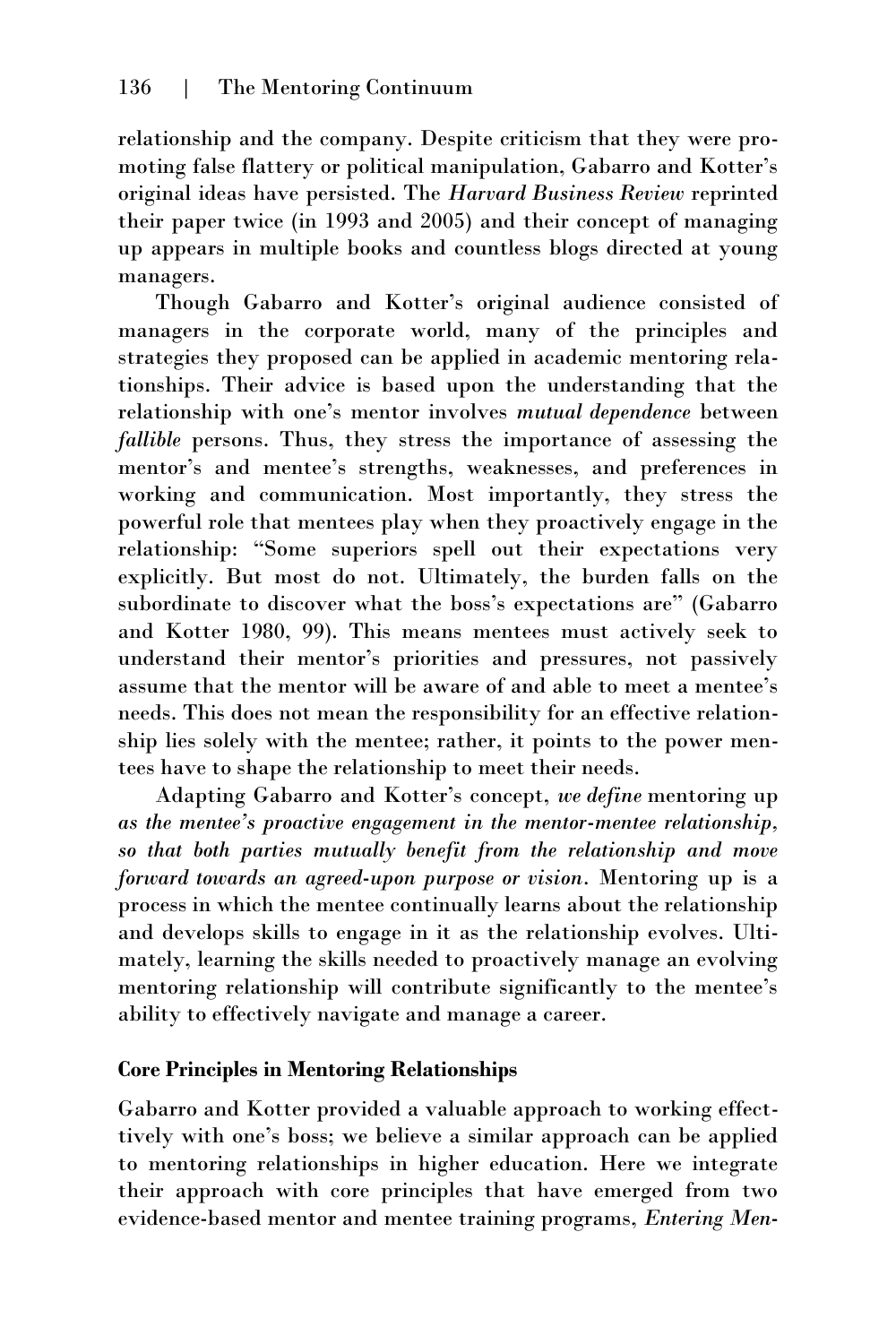*toring* (Handelsman et al. 2005) and *Entering Research* (Branchaw, Pfund, and Rediske 2010), which have been shown to improve mentored research experiences and mentoring relationships. We place them into the "mentoring up" framework and show that the core principles upon which they are based align well with Gabarro and Kotter's original ideas and provide a framework for "mentoring up."

*Entering Mentoring* uses a process-based approach to research mentor training in which mentors working with mentees discuss and attempt to solve mentoring challenges across a range of core themes. Through these discussions, participants gain knowledge and skills needed to improve their mentoring practice. The *Entering Mentoring* curriculum was developed based on the experience of research mentors in the biological sciences; it draws on core principles in mentoring from a range of disciplines, including business. A combination of qualitative and quantitative data indicate that compared to untrained mentors, the mentors who participated in the *Entering Mentoring* training assess their mentees' skills and communicate with them more effectively. Moreover, undergraduate researchers indicated that they had a better experience with the trained, as compared to untrained, mentors (Pfund et al. 2006). One version of the *Entering Mentoring*–based curricula, targeting the faculty mentors of clinical and translational researchers, was tested in a randomized controlled trial conducted at 16 institutions with 283 mentor-mentee pairs. Mentors assigned to the training showed significantly higher skills gains compared with the control. This held true across career stage, institution, and gender. Mentors assigned to the training selfreported improvements in their mentoring behaviors, which were corroborated by their mentees (Pfund et al. 2014; Pfund et al. 2013).

*Entering Research* is a parallel curriculum for research mentees that brings undergraduate researchers together to discuss the challenges they face as novice researchers in learning to do research and in navigating their mentoring relationships. Like *Entering Mentoring*, it is a process-based curriculum in which the specific content of each session emerges from the mentees' experiences. The framework used to guide discussions in *Entering Research* was developed from the experience of undergraduate research program directors and the literature on undergraduate research experiences. Qualitative and quantitative data collected from undergraduate student mentees (*N* = 64) who participated in the *Entering Research* training showed significantly higher self-reported gains in research skills, knowledge,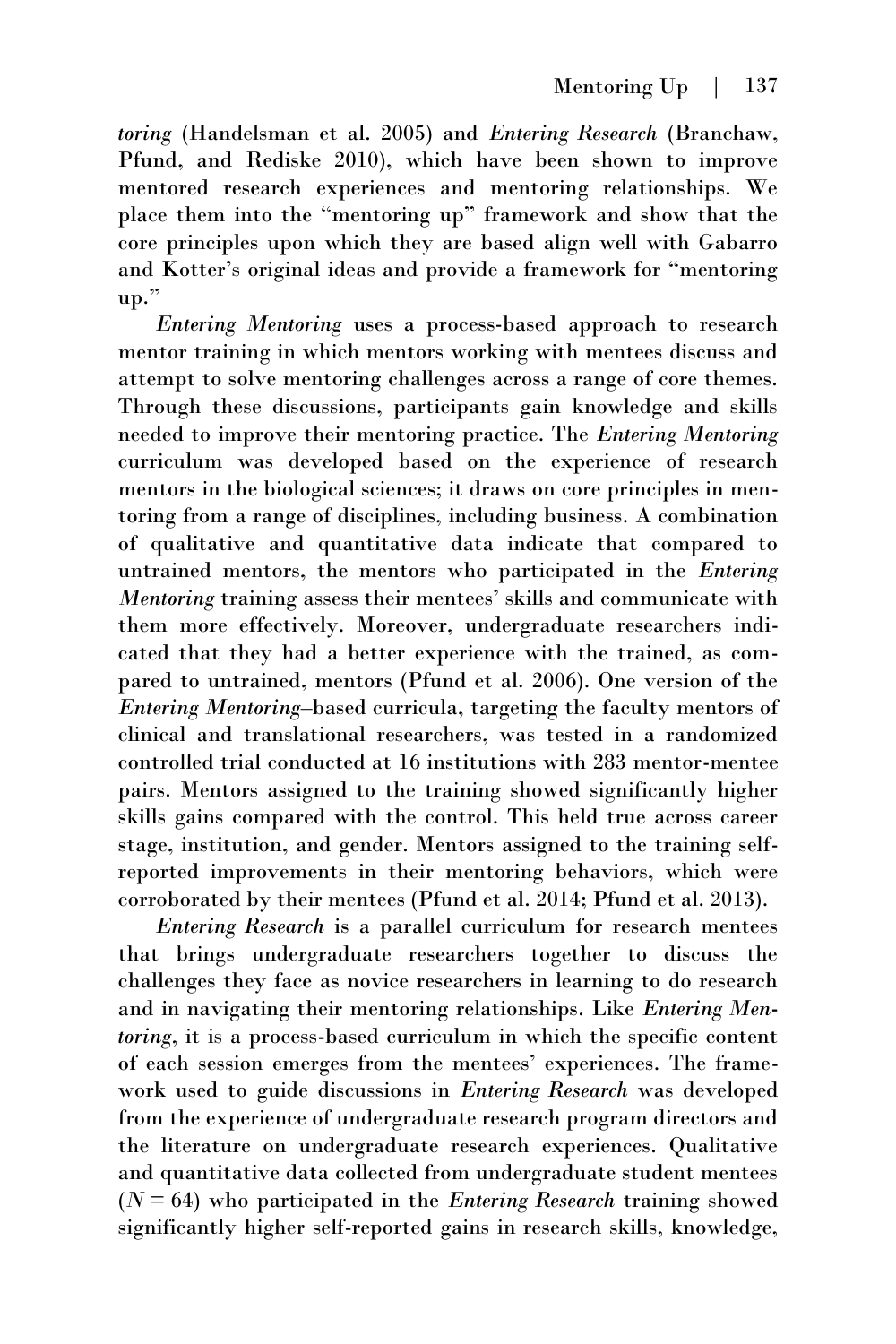and confidence when compared to a control group of students ( $N =$ 144) who also participated in undergraduate research experiences but not the *Entering Research* training. Of particular relevance were the *Entering Research* students' gains in "understanding the career paths of science faculty" and "what graduate school is like," which were significantly greater than those of the control students. In addition, 41% of *Entering Research* students reported that the training helped them learn how to effectively communicate and interact with their research mentors (Balster et al. 2010).

The principles described in *Entering Mentoring* and *Entering Research* form the foundation for effective mentoring relationships, and address various aspects of the relationship. Here we use these principles as a framework for applying the concept of "mentoring up" to mentors and mentees working in academic research settings. Below we present core principles that underlie these two evidencebased curricula. Each principle is accompanied by a short description adapted from the *Entering Mentoring* and *Entering Research* materials.

- 1. *Maintaining Effective Communication.* Good communication is a key element of any relationship and a mentoring relationship is no exception. It is critical that mentors and mentees seek to understand their own and the other's communication styles, and take time to practice communication skills.
- 2. *Aligning Expectations.* Another key element of effective mentor-mentee relationships is a shared understanding of what each person expects from the relationship. Problems and disappointment often arise from misunderstandings about expectations. Importantly, expectations change over time, so reflection, clear communication, and realignment of expectations are needed on a regular basis.
- 3. *Assessing Understanding.* Determining what you understand as well as if someone truly understands you is not easy, yet is critical to a productive mentor-mentee relationship. Developing strategies to self-assess and assess others' understanding is an important part of being an effective mentor and mentee.
- 4. *Addressing Equity and Inclusion.* Diversity along a range of dimensions offers both challenges and opportunities to any relationship. Learning to identify, reflect upon, learn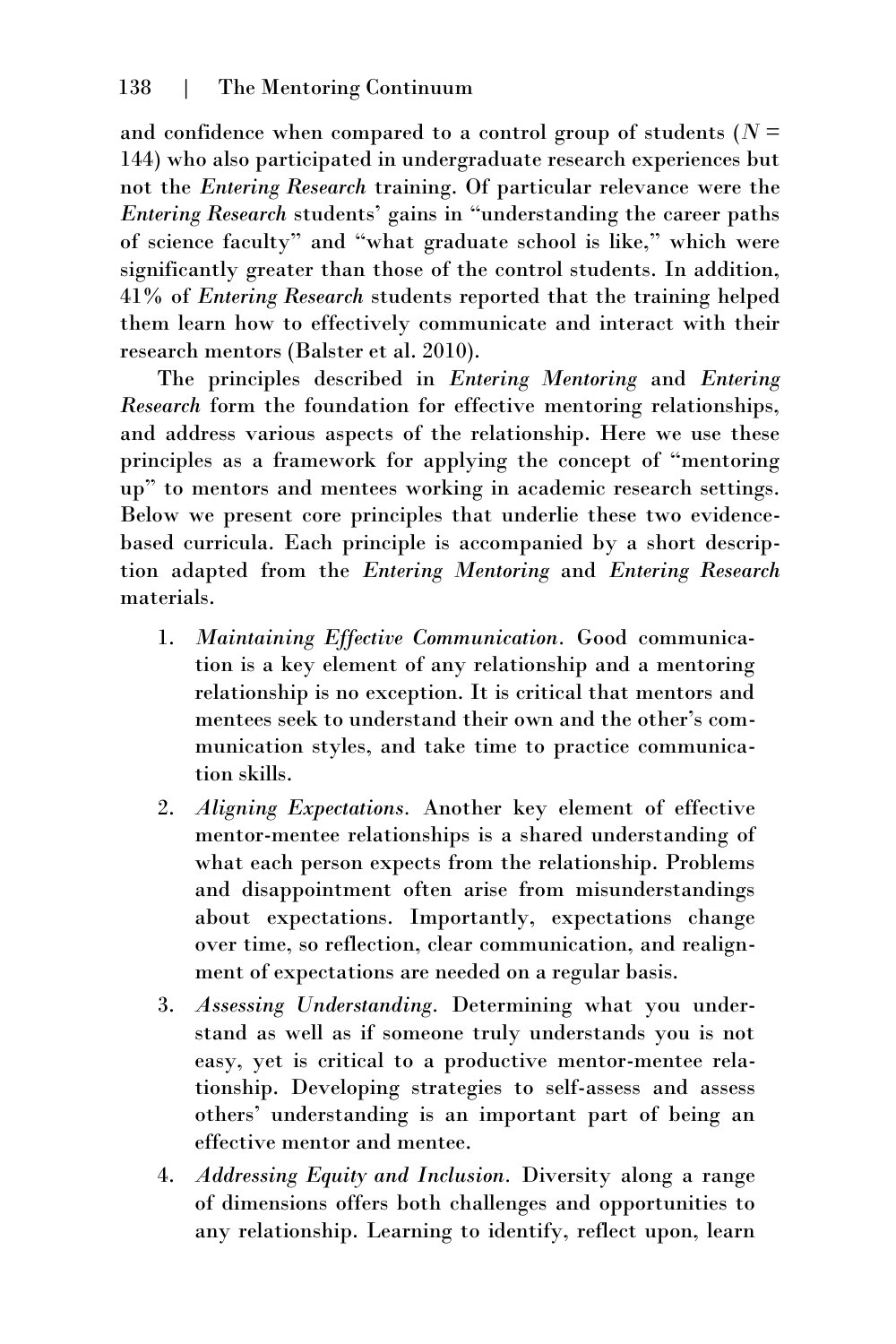from, and engage with diverse perspectives is critical to forming and maintaining an effective mentoring relationship.

- 5. *Fostering Independence.* An important goal in any mentoring relationship is helping the mentee become independent; yet defining what an independent mentee knows and can do is not often articulated by either the mentor or the mentee. Identifying milestones towards independence and setting goals are key strategies to fostering independence in a mentoring relationship.
- 6. *Promoting Professional Development*. The ultimate goal of most mentoring situations is to enable the mentee to identify and achieve some academic and professional outcomes after the training period. It is the responsibility of both the mentor and mentee to identify and articulate these goals and to strive towards them together.
- 7. *Ethics.* Mentors and mentees must engage in and model ethical behavior, while openly discussing issues dealing with gray areas. Moreover, it can be important to acknowledge when a mentoring relationship includes an unequal power dynamic and any additional ethical considerations it raises.

The seven core principles above provide a foundation to understand the various aspects of an effective mentoring relationship that can mutually benefit the mentee and mentor. This chapter focuses specifically on the skills mentees need to develop to be effective, proactive, and successful partners in their mentoring relationships. However, we recognize that both the mentor and the mentee must gain mentoring knowledge and skills and intentionally engage in effective mentoring practices.

## **Core Skills in Mentoring Up**

The principles described above point to the need for mentees to effectively communicate across differences, align their own expectations with their mentors', assess their knowledge and understanding of concepts in the field, act in an ethical manner, and ultimately achieve independence in their professional career. One critical skill underlying all of these principles is the ability of mentees to understand themselves and the mentors with whom they are working.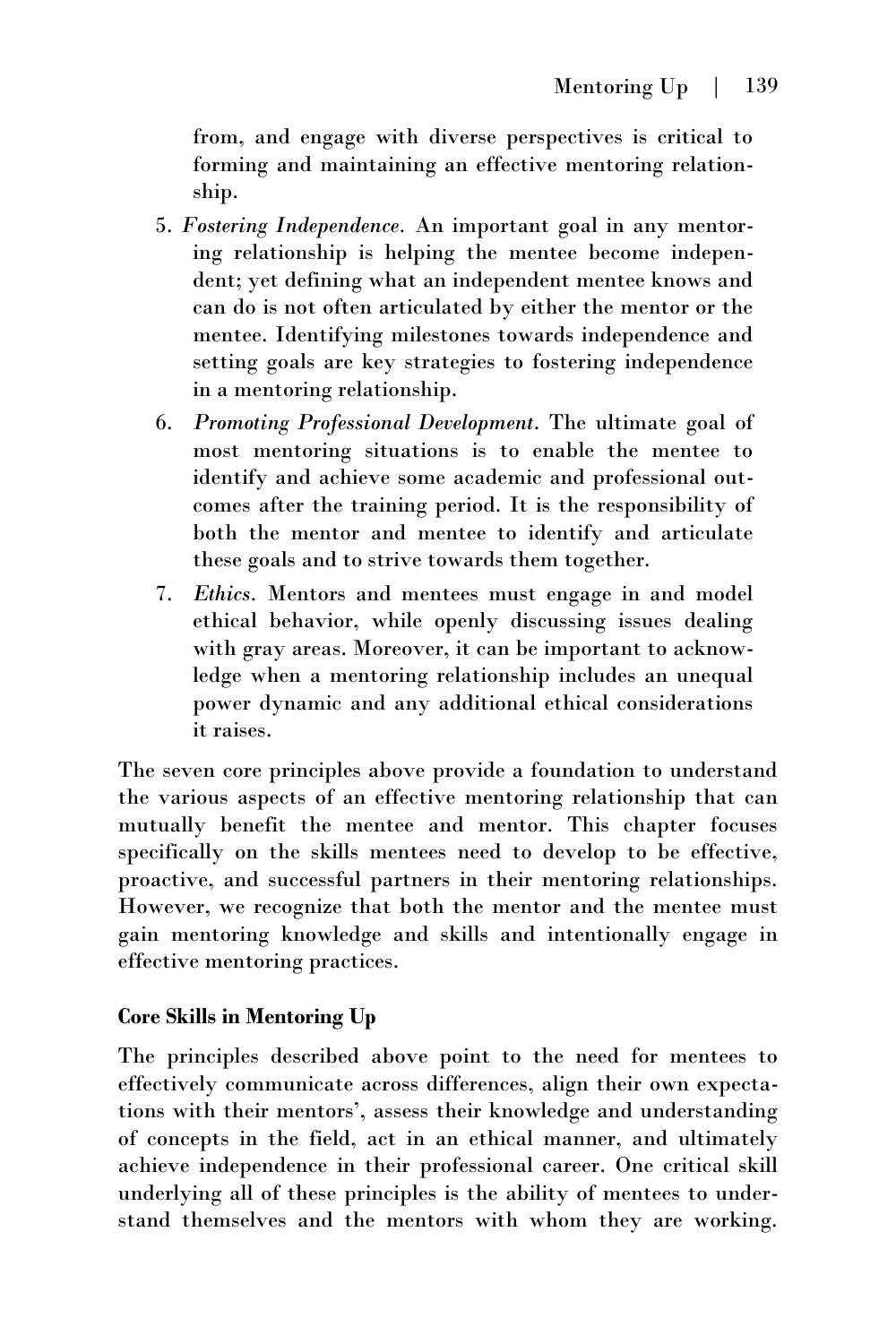Gabarro and Kotter discussed *the importance of understanding oneself and one's superior* in their original paper (1980, 94). The ability to self-assess is a critical aspect of mentoring up that impacts all of the core principles described above. For example, if mentees have inaccurate assessments of their communication skills or academic achievements, it will be more difficult to align their expectations with their mentors'. Therefore, before mentees can effectively manage their mentoring relationships, they must accurately assess themselves and develop the metacognitive skills needed to understand their own skills, preferences, strengths, and weaknesses. Numerous tests and resources for self-assessment are available, such as the Myers-Briggs Type Indicator (MBTI) personality inventory, StrengthsFinder (Rath and Conchie 2008), and the myIDP website (http://myidp.sciencecareers.org). Additionally, self-reflection exercises such as writing one's "Seven Success Stories" and "Forty-Year Vision" (Bolles 2013) can provide orthogonal and more comprehensive perspectives on strengths and weakness, experiences, and preferences.

Studies have shown that many people are not aware of their own strengths and weaknesses, thus reinforcing the value of selfassessments (Kruger and Dunning 1999; Dunning et al. 2003). As shown in the case study above, lack of awareness of one's strengths and weaknesses can lead to difficult obstacles in academic and professional development. Dan had high hopes for his applications to top-tier graduate programs, but was not granted admission, suggesting that he may not have accurately assessed his strengths, and/or that he has difficulty communicating his strengths effectively. Furthermore, his problems finding a research advisor suggest that he may not be effectively marketing his strengths to the faculty. An accurate self-assessment with validated tests and tools could have given Dan a framework and vocabulary for understanding and communicating his strengths and preferences to others. Generally, increased understanding of human behavior empowers mentees to make accommodations for themselves and those they work with, enables them to observe and detect healthy and unhealthy patterns, and sharpens their own strengths.

Extending from this critical element of mentoring up are specific strategies based on the core principles that mentees can use to foster their mentor-mentee relationships. Below we list several strategies for each core principle. This is not meant to be a comprehensive list,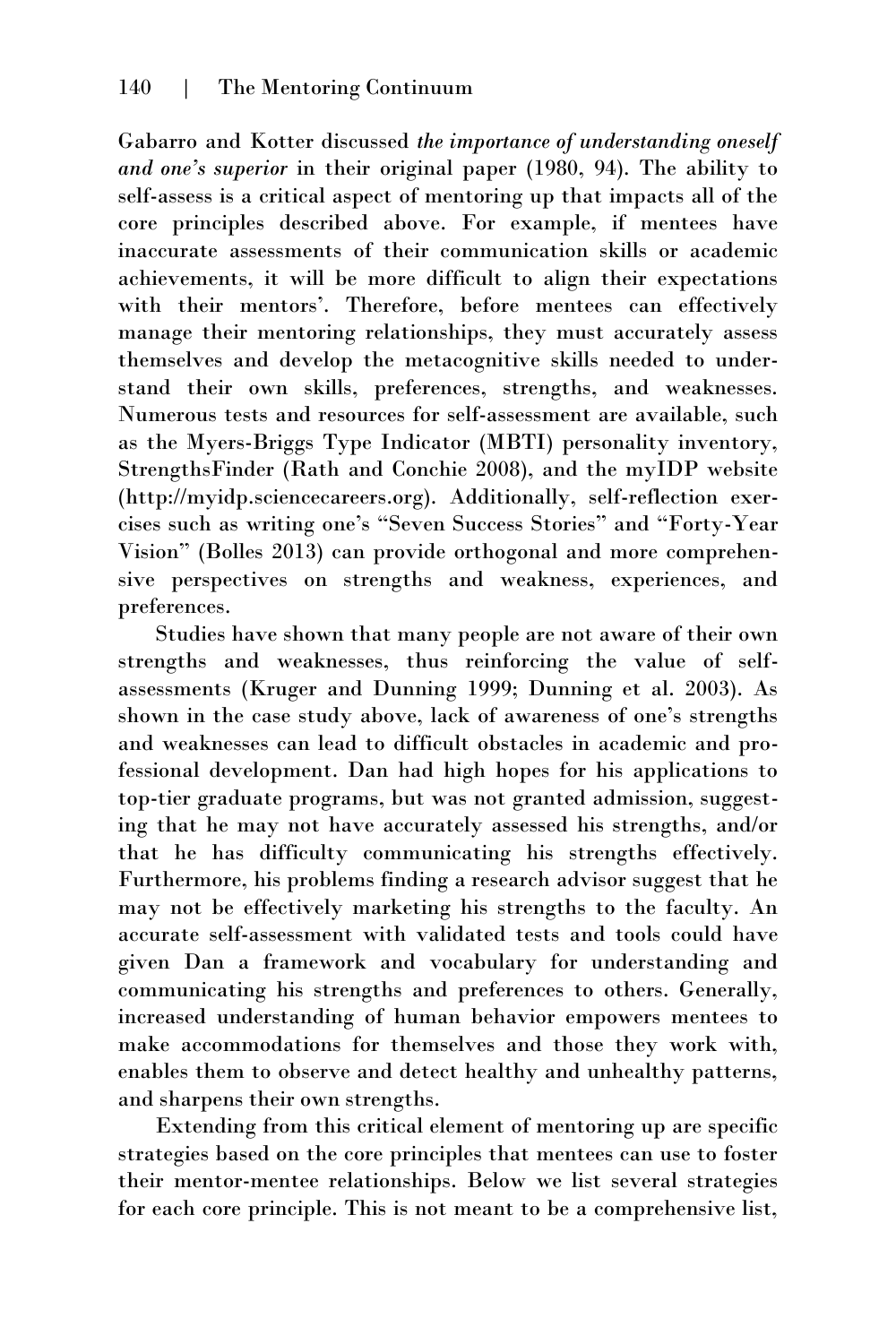but rather a sample of approaches in mentoring up that mentees can use to make their mentoring relationships more effective.

- 1. *Maintaining Effective Communication*
	- A. Determine your mentor's preferred medium of communication (face-to-face, phone, or email) and acknowledge if it differs from your own personal preference.
	- B. Schedule a regular time to meet or check in with your mentor.
	- C. Keep track and share progress toward project and professional goals, both verbally and in writing.
	- D. Identify challenges and request your mentor's advice/ intervention when appropriate.
	- E. Prepare for meetings with your mentor by articulating specifically what you want to get out of the meeting and how you will follow up after the meeting.
- 2. *Aligning Expectations*
	- A. Ask your mentor for his or her expectations regarding
		- i. mentees at your stage of career generally.
		- ii. you as an individual scholar.
		- iii. the research project.
	- B. Share your expectations regarding
		- i. your career as a scholar and professional.
		- ii. the research project.
	- C. Ask others in the research group, who know your mentor better, about the mentor's explicit and implicit expectations.
	- D. Write down the expectations you agree to and revisit them often with your mentor. Use a mentor-mentee contract to formalize the expectations.
- 3. *Assessing Understanding*
	- A. Ask questions when you do not understand something. If you are afraid to ask your mentor directly, start by asking your peers.
	- B. Talk and write about your project, asking peers and mentors who know the field for feedback.
	- C. Ask peers and mentors to share their perspectives on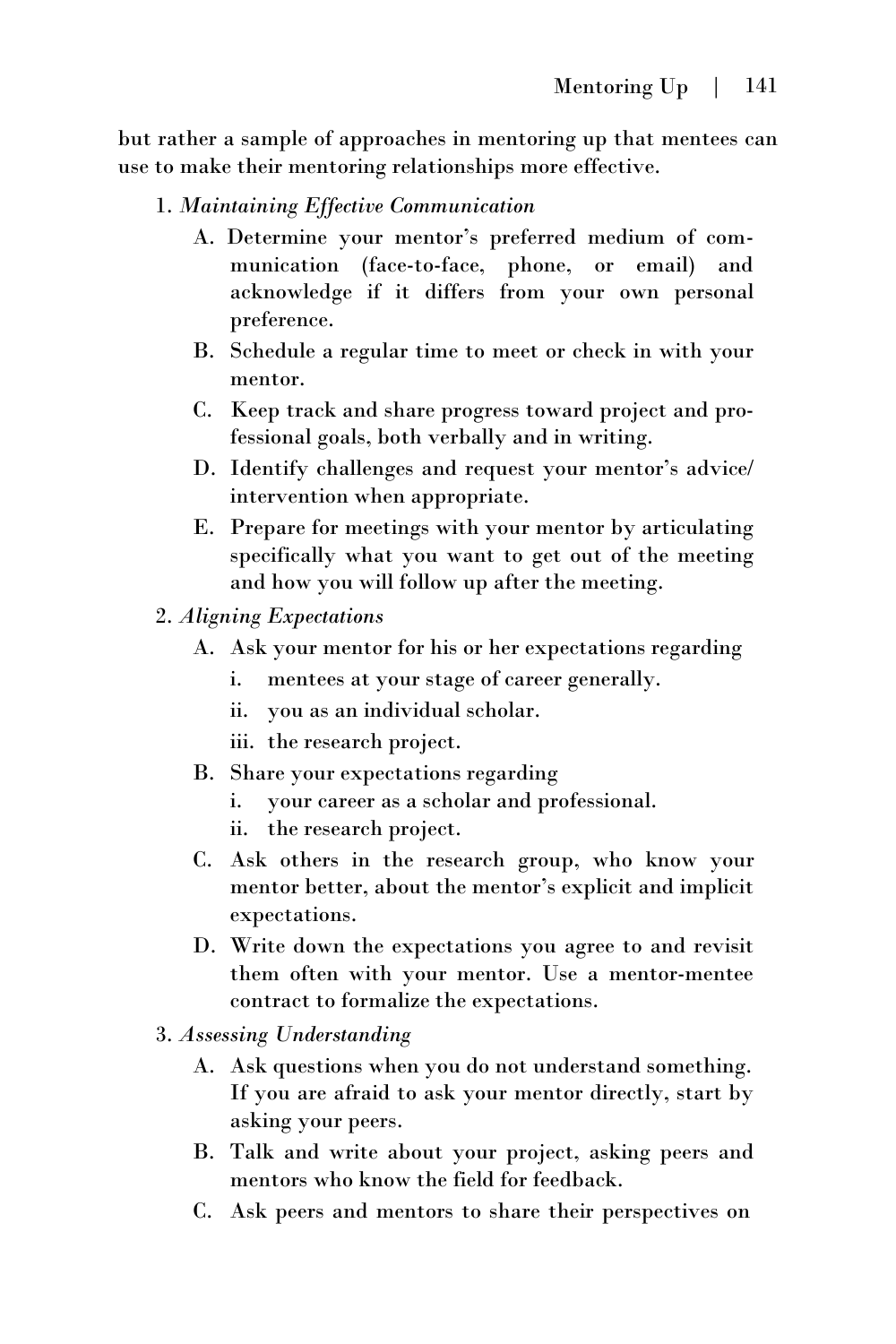your work and its meaning in the context of the field more broadly.

- D. Explain your project to someone who is new to the field and help them to understand your project and its significance.
- 4. *Addressing Equity and Inclusion*
	- A. Be open to seeking out and valuing different perspectives.
	- B. Engage in honest conversation about individual differences with your mentor and co-workers.
	- C. Contribute positively to shared understandings and solutions to problems.
	- D. Talk to peers and mentors when you feel conflicted about the ways in which your personal identity intersects with your academic identity.
- 5. *Fostering Independence*
	- A. With your mentor, define what it takes to do independent work in your field.
	- B. Define a series of milestones to independence with your mentor and set goals for meeting these milestones as part of your research plan.
	- C. Ask peers and mentors to share with you their strategies for achieving independence.
- 6. *Promoting Professional Development*
	- A. Create an Individual Development Plan (IDP) to set goals and guide your professional development, using resources such as Science Career's myIDP website (http://myidp.sciencecareers.org).
	- B. Seek out and engage multiple mentors to help you achieve your professional goals.
	- C. Ask peers and mentors to discuss with you the fears and reservations you may have about pursuing a certain career path.
- 7. *Ethics*
	- A. Take responsibility for your own behavior.
	- B. Seek out formal and informal ways to understand the accepted norms of practice in your field.
	- C. Learn about ethical issues associated with your work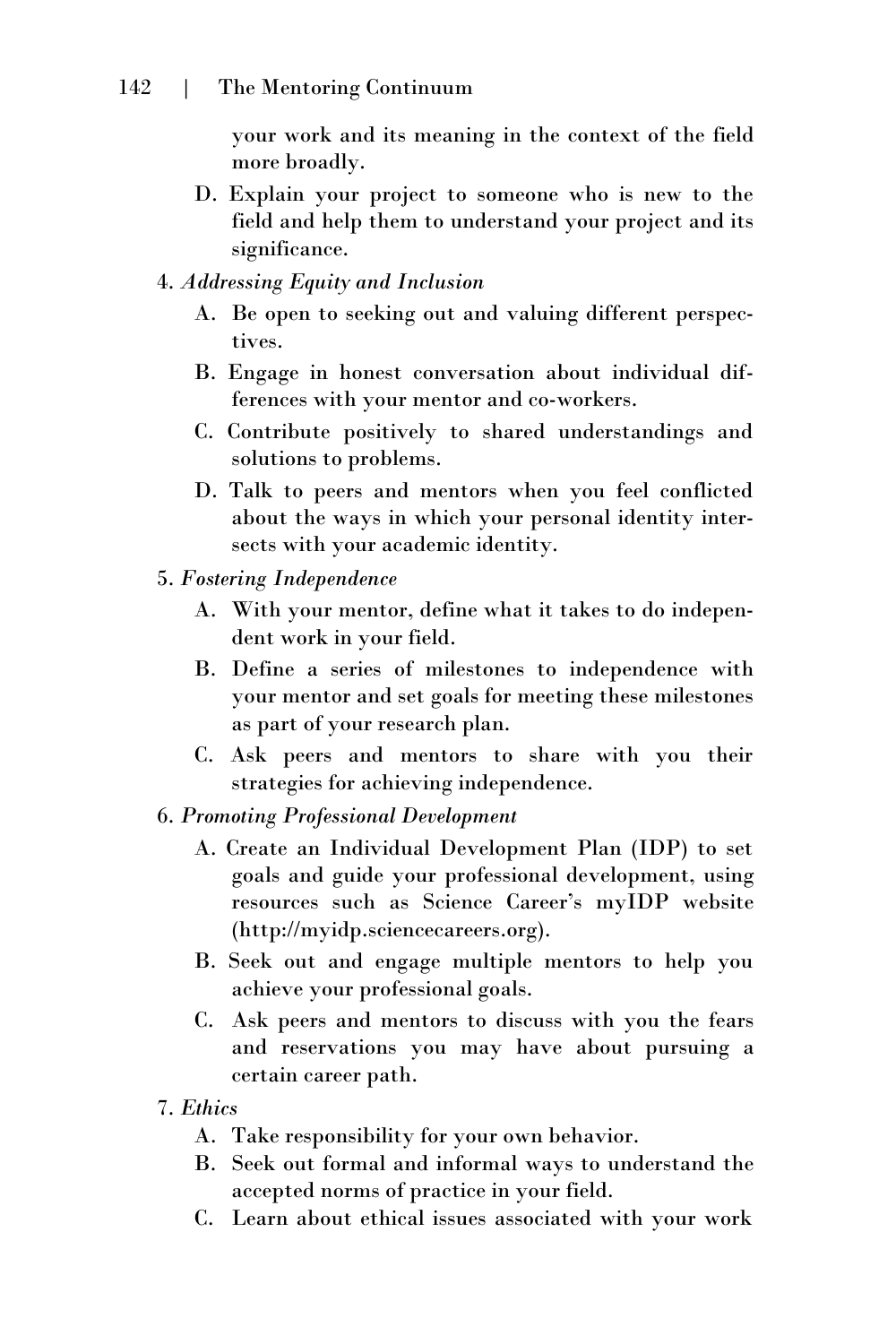and proactively address them.

D. Learn about your university's policies for dealing with unethical behavior.

Returning to the case study, we can see how some of these strategies may have helped Dan in overcoming challenges he is facing in his mentoring relationship. The case suggests that Dan needs stability in this relationship—understandably, because he faced much uncertainty as he struggled to find a graduate program that would admit him, and then a research mentor who would accept him into a research group. Thus, Dan must learn how to request stability from his mentor, particularly in this critical, early stage of their relationship. Perhaps Dan could request a meeting with Professor Nevan to investigate some of the root principles of their discipline, so that he could work on learning some basic techniques or skills that would be valuable for multiple directions of their research. Thus, if the research question changed again, this initial training would still be valuable, and also provide some initial stability for Dan in the early stages of working under Professor Nevan. Alternatively, Dan could ask for Professor Nevan's long-term goals for their research projects. Dan perceives these research questions as dramatically different from each other, but perhaps for Professor Nevan they are simply different approaches that address the same, ultimate research question.

Dan might also consider how effective communication requires acknowledging the difference between intention and impact. In personal interactions, there are often unspoken intentions that have an impact on the other person. In Dan's mentoring relationship with Professor Nevan, he is experiencing the impact of a constantly moving target. If he does not communicate this impact to Professor Nevan, she may not be aware of it. She may genuinely intend to find a suitable research project for Dan and plan to adjust the project to fit Dan's interests and experiences, but if he does not communicate his need for stability and the impact of constantly changing projects, she may assume that he accepts and perhaps even welcomes these changes.

It is also critical for mentees to learn their responsibilities in the mentoring relationship. As Gabarro and Kotter wisely point out, most mentors do not explicitly spell out their expectations for the mentee, leaving the mentee to discover those expectations and responsibilities on their own (1980, 99). Thus, a primary responsibility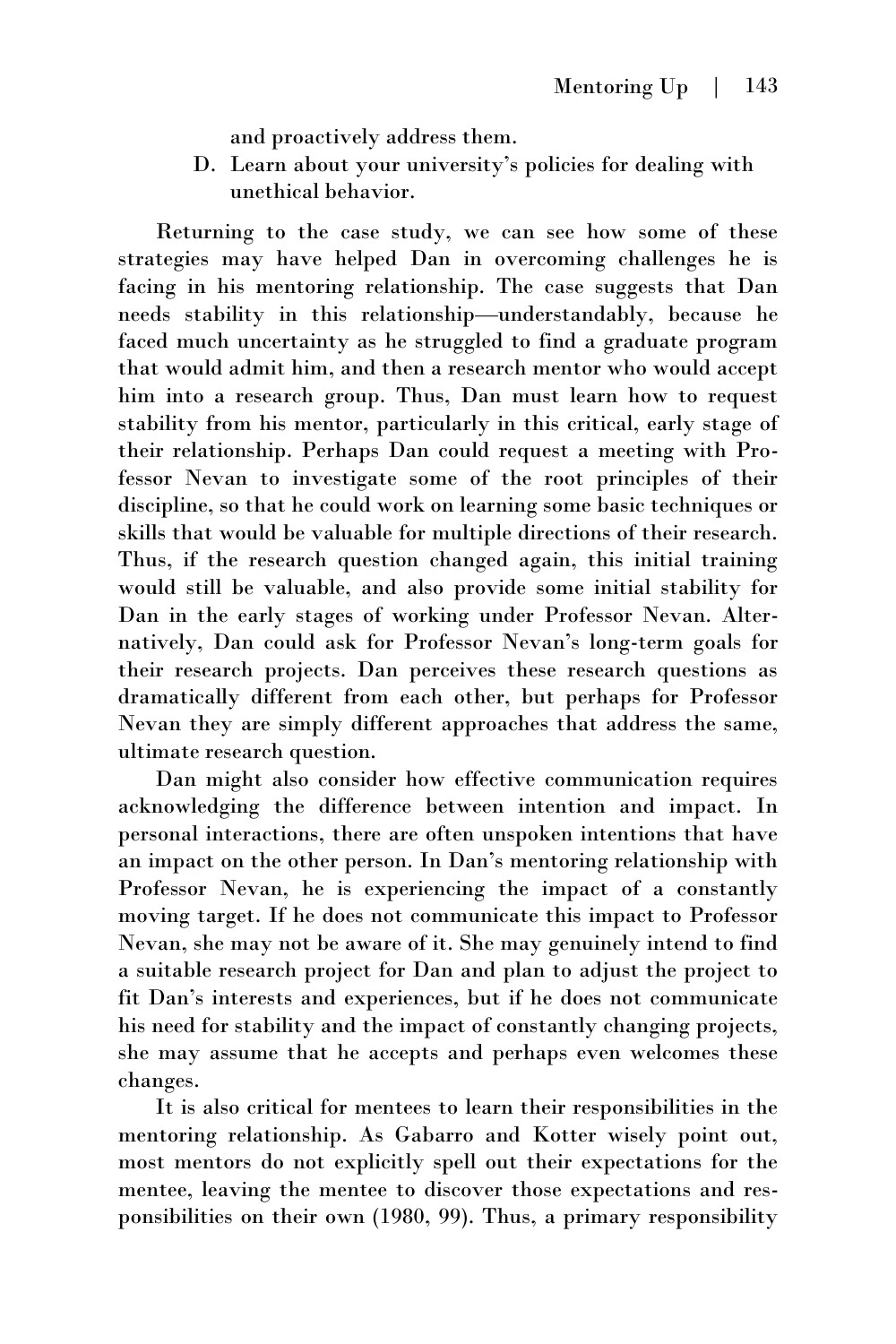for the mentee is to identify the spoken and unspoken responsibilities for their working relationship. For example, Dan has a responsibility to communicate the impact of the changing research projects on his level of stress and commitment to the projects, and to propose reasonable solutions to his problem.

The concept of mentoring up aims to empower mentees in what may appear to be powerless situations. However, mentees have enormous power and influence in their mentoring relationships. To exert their power effectively, it is critical that mentees are able to accurately self-assess, thereby allowing them to proactively reposition themselves in the relationship as it evolves. At the same time, effective and mutually beneficial mentoring relationships involve the mentee respectfully listening to mentors and engaging them in dialogue. Just as mentees need to develop skills in leadership, they also need to allow themselves to be "mentorable." They must exhibit respect, humility, patience, and flexibility in the relationship. Effective mentees learn to seek a balance between deferring to a mentor's greater experience, challenging the mentor with new ideas, and advocating for their own needs. Effective mentees also realize that this balance changes over time as mentees gain experience and achieve greater independence of thought and approach.

To reveal how these skills might be practiced, consider the case study on the facing page, which, in contrast to the first case study, provides a positive example of mentoring up. This is also based upon a real situation, with names altered to maintain confidentiality.

This second case study illustrates a sticky situation in which a mentee faces challenges not only with her faculty mentor, but also with the postdoc who functions as another informal mentor in her research group. Heather appears to be stuck between the interests of her research professor and the postdoc. Following the mentoring-up principles, Heather first attempts to assess her *understanding* of the project, asking questions when she does not understand and the protocols are not working. Unfortunately, her attempts to understand are brushed aside by the postdoc. Importantly, Heather does not jump to the assumption that she is doing something wrong. Rather she sensitively considers reasons that might be contributing to the postdoc's response.

To improve the situation, Heather attempts to improve *communication* among the parties involved, wisely requesting a joint meeting with the postdoc and the professor. Having everyone together in person allows all to be able to speak and listen carefully,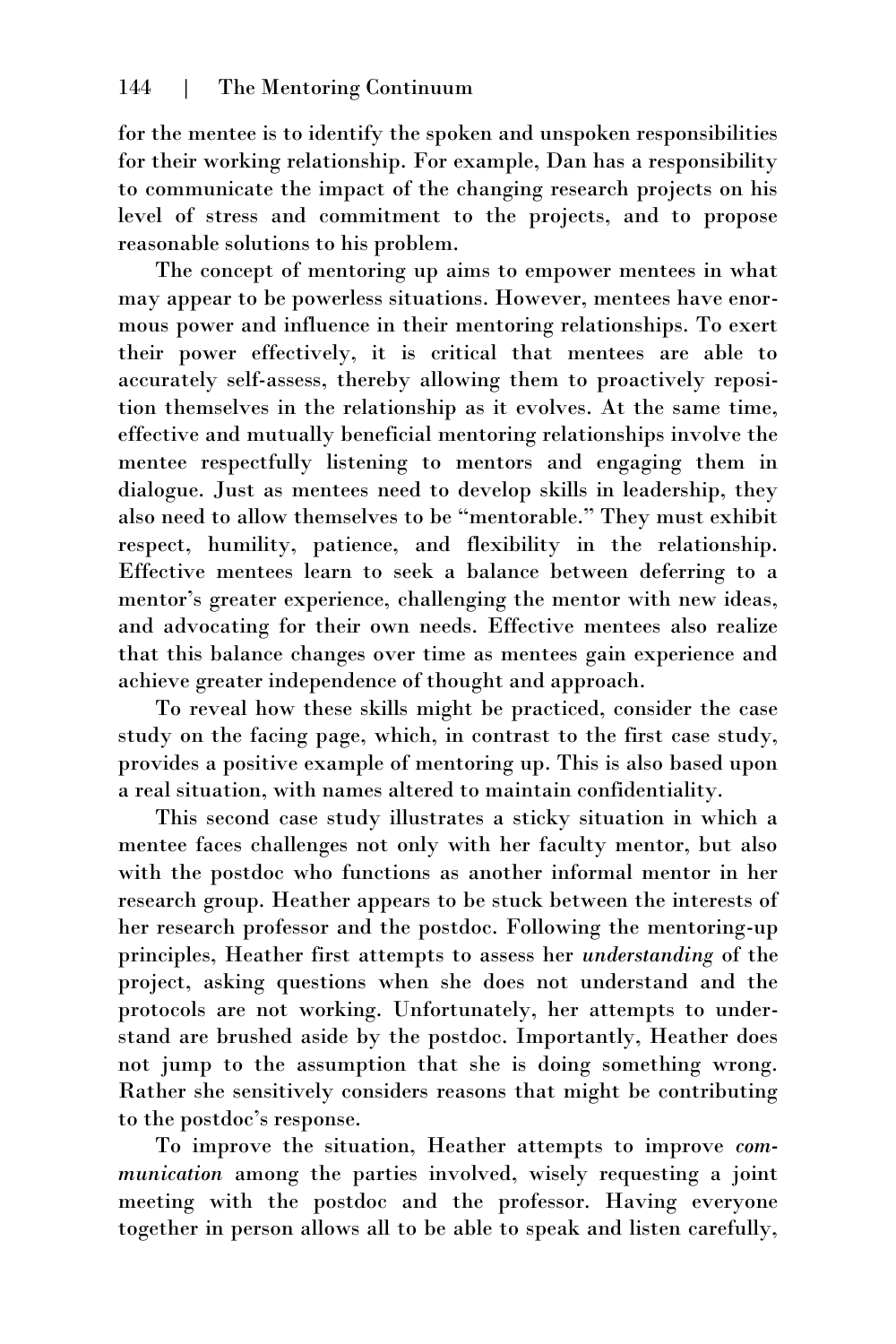## **Case Study #2: Navigating Between Two Mentors**

Heather is a new grad student and has recently joined a research group with Professor Roman as her primary mentor. She was given multiple projects, including one started by a postdoctoral scholar in the group. She assumed that the postdoc would help her with the project, serving as an informal mentor.

Heather began working in the lab by following instructions that were written by the postdoc, but noticed problems with the results. When she asked the postdoc to confirm the instructions, he brushed her off with quick answers, and said that he didn't follow the written instructions exactly and that it contained errors. Heather was confused by his behavior, and began to suspect that the project had been taken from him and that he resented her work on it.

To better understand her project and resolve problems with her results, she asked for a joint meeting with both of her mentors: Professor Roman and the postdoc. In the joint meeting, she made sure that the postdoc was given an opportunity to speak openly and confirm that he approved handing the project over to Heather. However, after the meeting Heather continued to have problems with the instructions, and the postdoc continued to brush her off with quick and cryptic responses. Heather still suspected that the postdoc only agreed to hand over the project to her because he was afraid to disagree with Professor Roman. Heather is frustrated, because her progress depends on the past work and experiments that were started by the postdoc, so she is unable to proceed at a sufficient pace. The postdoc has not been helpful and seems to behave passive-aggressively towards her questions and requests for help.

Furthermore, the postdoc has asked that he be given first authorship if a paper were to be published, which Heather believes is acceptable since he started the project. But he has also started insisting that he be given first authorship on a second paper, even though Heather would have done most of the experimental work and writing of the paper. As Heather considered her various options, she discussed her multiple projects with Professor Roman and began to shift her energy towards other projects.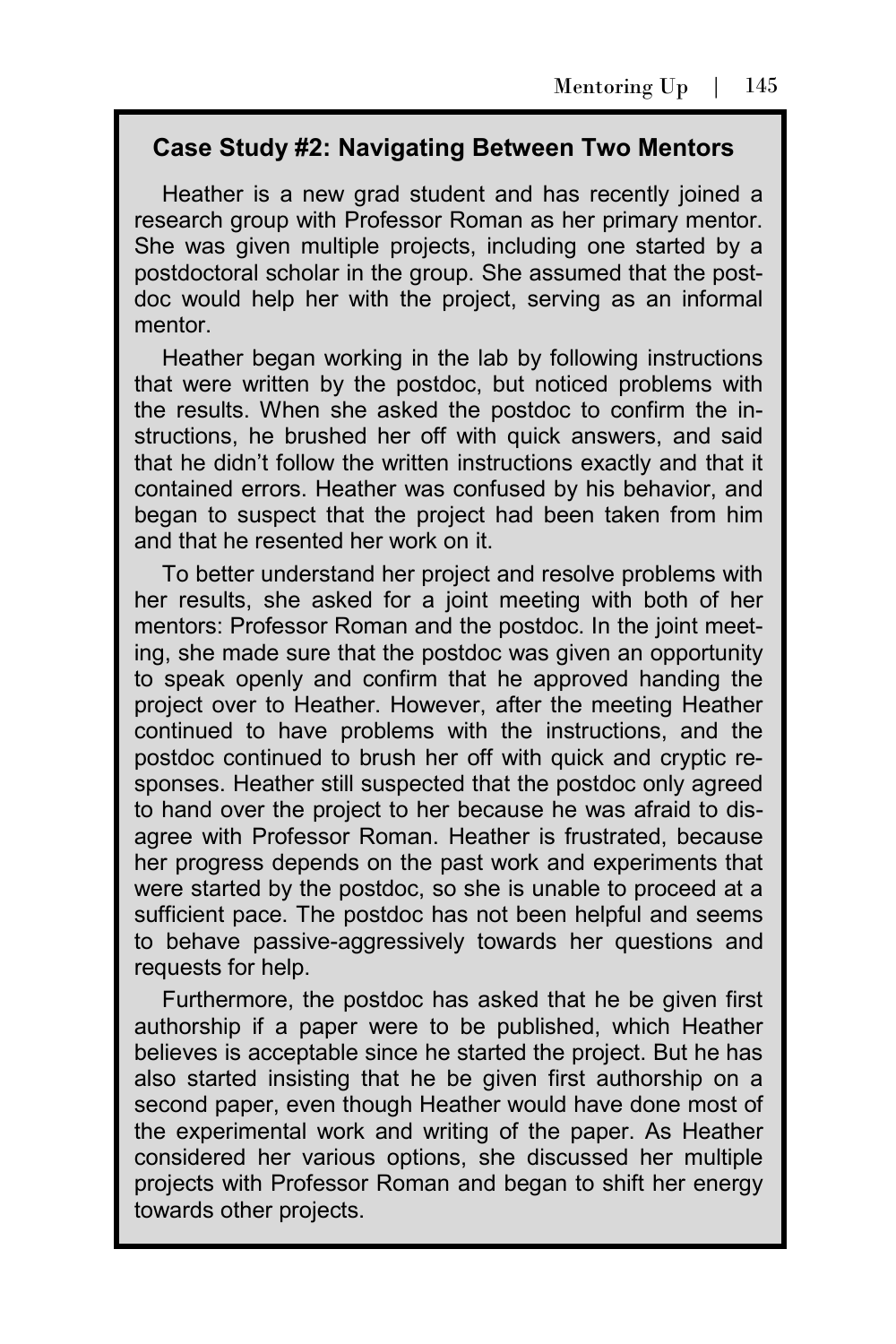and forge a common understanding of the situation. Thus Heather understands the importance of clear and effective communication. In contrast, if Heather had tried to approach this sticky situation by email, or by communicating with her professor and the postdoc separately, the chances of miscommunication would have greatly increased. In the meeting Heather considers the *expectations* of both the mentor and the postdoc and allows the postdoc to express his feelings about Heather's role in the project, thus providing an opportunity for expectations to be verbalized for her and Dr. Roman.

However, after the joint meeting Heather suspects that the postdoc did not speak candidly, and continues to struggle with experimental problems from faulty instructions. She begins to think about the *ethical* considerations of authorship as well as her need to establish an *independent* research project with her as a first author. Heather must think about her own *professional development* needs as well as a solution that is *equitable* for everyone involved.

As the situation worsens, and in light of the postdoc's unreasonable demands, she realizes that she has alternatives that still allow her to progress. Heather is proactive and displays many of the critical skills involved in mentoring up, but also realizes that she has come to an impasse. By adapting with grace and wisdom, she sidesteps the impasse by refocusing on her other projects. The next step in this situation would be for Heather to tactfully inform her mentor and the postdoc that she is pursuing alternate interests, so that the postdoc can return to his project if he desires and the research group can complete that original direction of investigation.

## **Mentoring Up at Different Career Stages**

The case studies presented above involve two graduate students at the beginning and middle stages of their academic development. However, with a little imagination, one can consider very similar scenarios along the entire continuum in higher education: from undergraduate to graduate students to postdoctoral scholars and even junior faculty. From the beginning to later stages of professional development there will be colleagues who serve as subordinates, peers, and superiors—and even colleagues with unclear roles and responsibilities. Thus, the seven core principles of mentoring relationships are relevant and valuable across the spectrum. This section considers how these skills in mentoring up evolve across academic stages in the STEMM disciplines.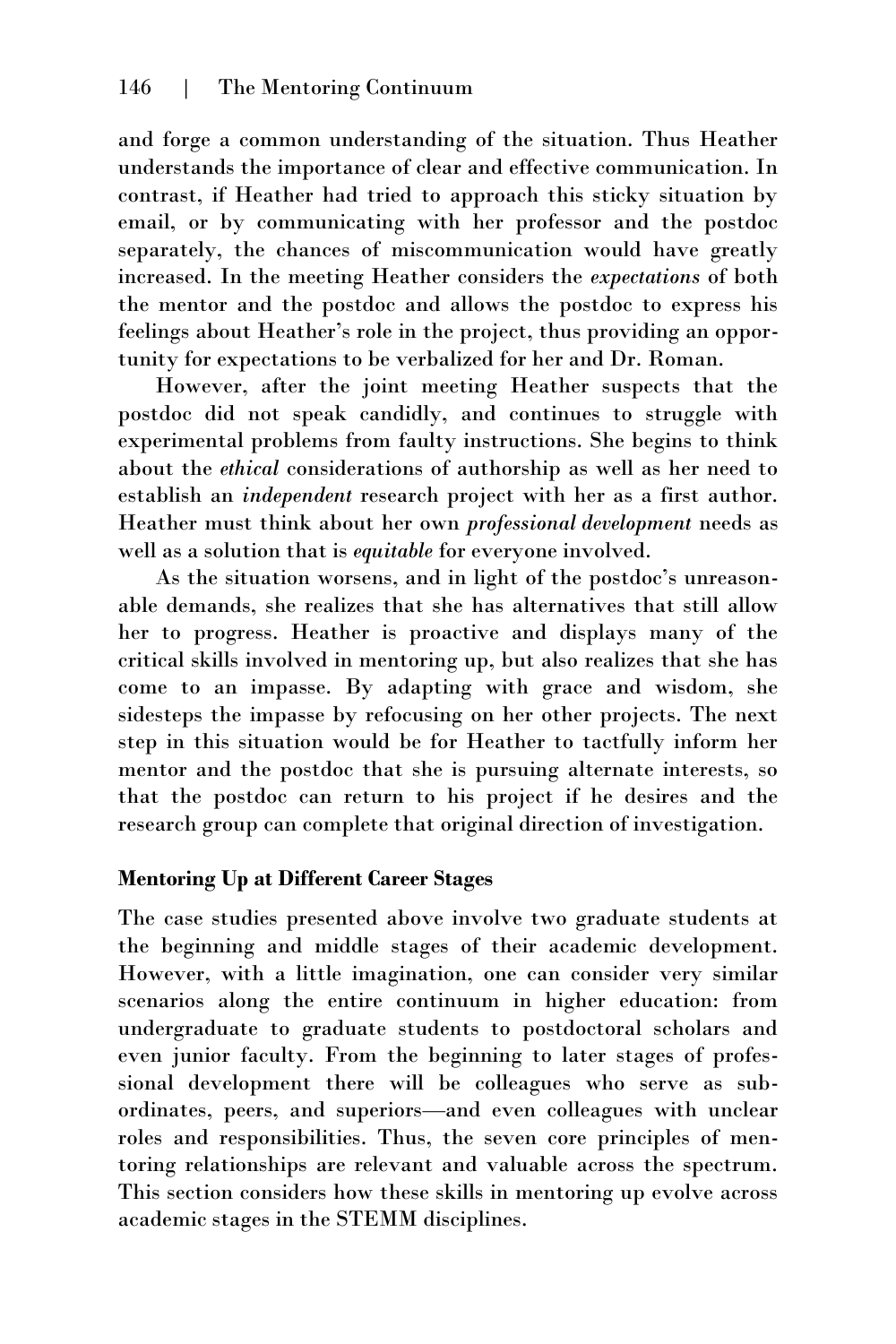For *undergraduate students,* who likely have limited experiences with mentoring relationships, simply learning how to seek mentors in ways that are relevant and expected within their academic discipline and context is the starting point. Given their limited experience, selfassessment with respect to the field may be difficult. However, general self-assessment tools like the MBTI can still be effective at this stage in their careers if used with strong interpretative guidance. Undergraduate students can observe and record how they react to various styles of mentorship and guidance. Comparing notes with other students within a facilitated conversation can be very revealing. If the discipline involves research group meetings with a mentor and other group members, as is common in the sciences and engineering, being able to attend the research group meetings will allow the undergraduate mentee to observe how the mentor interacts with students and staff. They should also take advantage of opportunities to tutor, serve as a teaching assistant, or take on other leadership roles as ways to develop their leadership and mentorship styles. These types of experiences will help them to develop professional skills in communication, assess their own understanding, align their goals and expectations with those of others, and address diverse cultures and working styles.

*Graduate students* will likely have sharpened communication and leadership skills, but will need to continue seeking growth opportunities. They often are asked to select a research advisor among multiple options, and so will need to evaluate whether a potential partnership will meet their needs. They should reflect on current and past mentoring relationships, and evaluate how these relationships have impacted their academic and professional progress. Self-assessment tests can reveal preferred decision-making processes (for example, Tor F-types in the MBTI) and sharpen decision-making skills. Resources such as the myIDP website can help in the assessment of interests and strengths, and provide a framework for creating a plan to reach their academic and professional goals. If the discipline involves research rotations, as is common in biomedical research programs, these brief research experiences provide invaluable information as to whether or not a relationship might become productive and mutually beneficial for both the mentee and mentor. Graduate students should actively seek multiple mentors—formal, informal, and even peer mentors—who will create a community of support and provide multiple perspectives (Light and Micari 2013; Hunter, Laursen, and Seymour 2007). Lastly, graduate school can provide a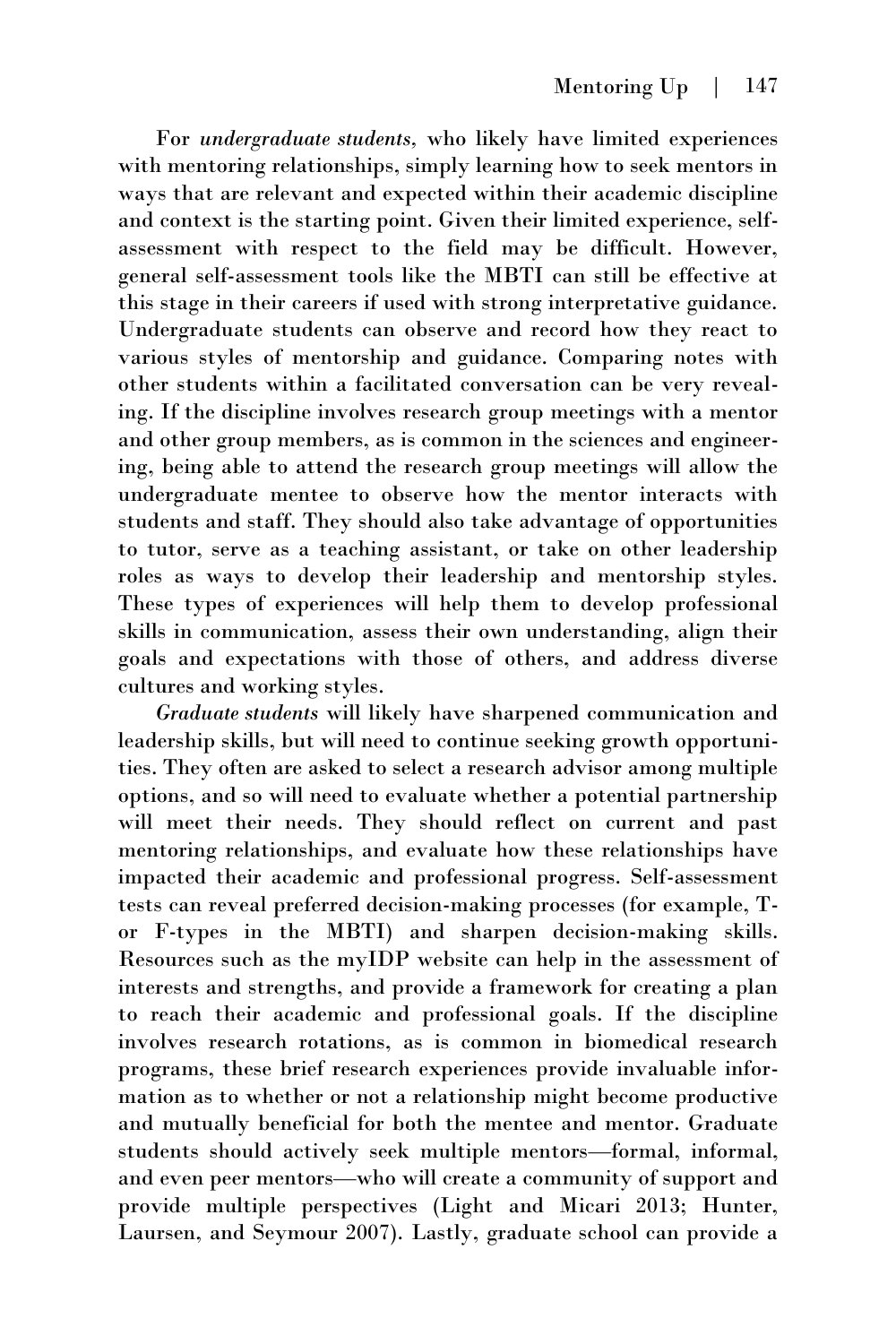valuable opportunity to begin developing one's mentorship skills simultaneously as a mentee and mentor. Graduate students will be able to see both sides of the relationship and begin testing new skills in mentoring and mentoring up.

*Postdoctoral scholars* (postdocs) should focus on deepening and broadening their skills in communication and leadership. As they expand their experiences in new contexts, they will foster their own independence through the creation and pursuit of novel research directions, yet still be in a position to benefit from the guidance of a research mentor. Postdocs should focus on increasing their network of connections, which will enable further development of their community of formal and informal mentors, peers, and mentees, who can support their professional development.

*Junior faculty* will likely focus much of their attention on mentoring students and postdocs, and they will likely have a lot of experience and skill development in mentoring from personal experiences and from participating in formal training for mentors. However, it is also important at this stage in one's career to continue to seek formal and informal mentors. In an academy that highly values independence, one runs the risk of becoming isolated. As junior faculty achieve greater success, it is still valuable to use networks for support and encouragement. These support networks can be essential as junior faculty try to manage increasing demands on their time (Sorcinelli and Yun 2007).

Awareness of one's strengths and styles is critical in all mentormentee relationships and at all career stages. The principles for fostering strong relationships outlined in this chapter can serve to anchor and guide one's continuous development of skills needed on both sides of the relationship and across all stages of one's career.

## **Our Experiences in Training Mentees to Mentor Up**

As described above, *Entering Research* provides a curriculum focused on mentoring-up principles for undergraduate researchers. Author Janet Branchaw serves as the course director of the *Entering Research* seminar for beginning undergraduate researchers at the University of Wisconsin–Madison. Similarly, author Christine Pfund directs the *Entering Mentoring* seminars for the pre-faculty and faculty mentors of these undergraduate students at the University of Wisconsin–Madison. Most recently, an adapted version of the *Entering Mentoring* curriculum was developed to train senior under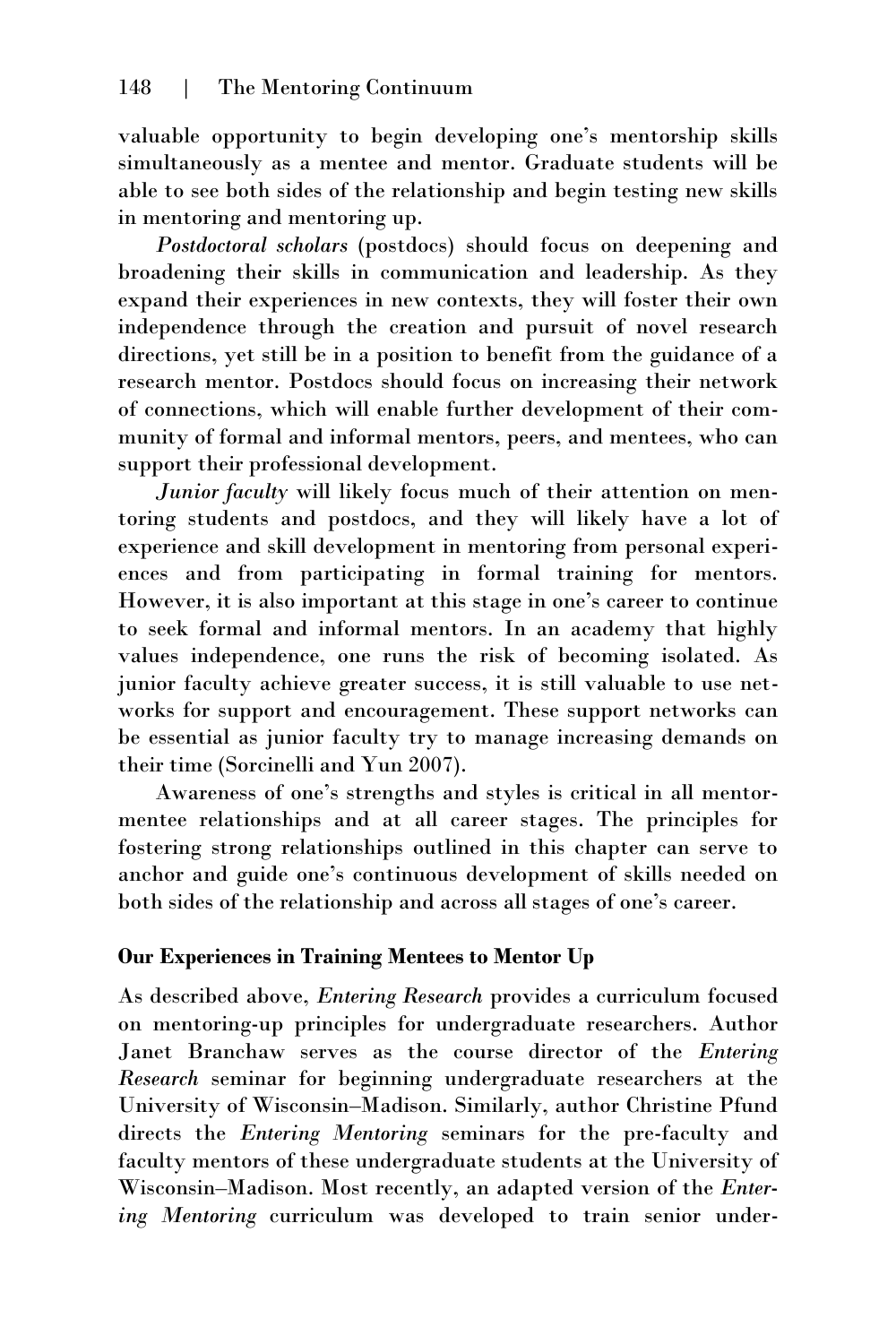graduate students to transition from their role as a mentee to that of a peer research mentor. In this chapter we have described efforts undertaken for training graduate student mentees. The authors' perspectives, drawn from our collective experiences in the STEMM disciplines, may help readers determine which aspects are most relevant and valuable for their needs as a mentee or mentor, or in training others in mentoring relationships.

Author Rick McGee serves as the program director, and author Steve Lee recently served as the assistant director, of an NIH-funded initiative to enhance the scientific development of PhD students in the biosciences at Northwestern University. This program, called CLIMB (Collaborative Learning and Integrated Mentoring in the Biosciences), is partially supported by an NIH IMSD (Initiative to Maximize Student Development) award. Although the NIH funding supports underrepresented minority students, program activities are open to all bioscience PhD students. The training focuses on the first two years of the students' PhD programs, in order to address many of the transitional issues that incoming students encounter in their graduate programs. We provide frequent workshops on a wide variety of topics, such as choosing a research mentor, self-assessment, adapting to graduate-level courses, oral presentation skills, written communication skills, career planning, and (in a four-part series) mentoring up.

After an introduction to foundational principles of mentoring, this workshop series on mentoring up focuses on four specific areas: communication, aligning goals and expectations, diversity and unconscious assumptions, and fostering independence. These workshops have largely been based on training materials from the University of Wisconsin—that is, from *Entering Research*. Student feedback has been positive, but we are continuing to improve and adjust the workshops. As an example, during a workshop on aligning expectations, one student shared a communication struggle she was having with her mentor. The following week, based on the workshop and discussions, she initiated a more direct conversation with her mentor about her needs, which led to an immediate and dramatic improvement in communication between them.

These mentoring-up concepts have been warmly welcomed by faculty and program directors, who have experienced firsthand the need to train incoming graduate students in how to communicate effectively with their research advisers as they work together. During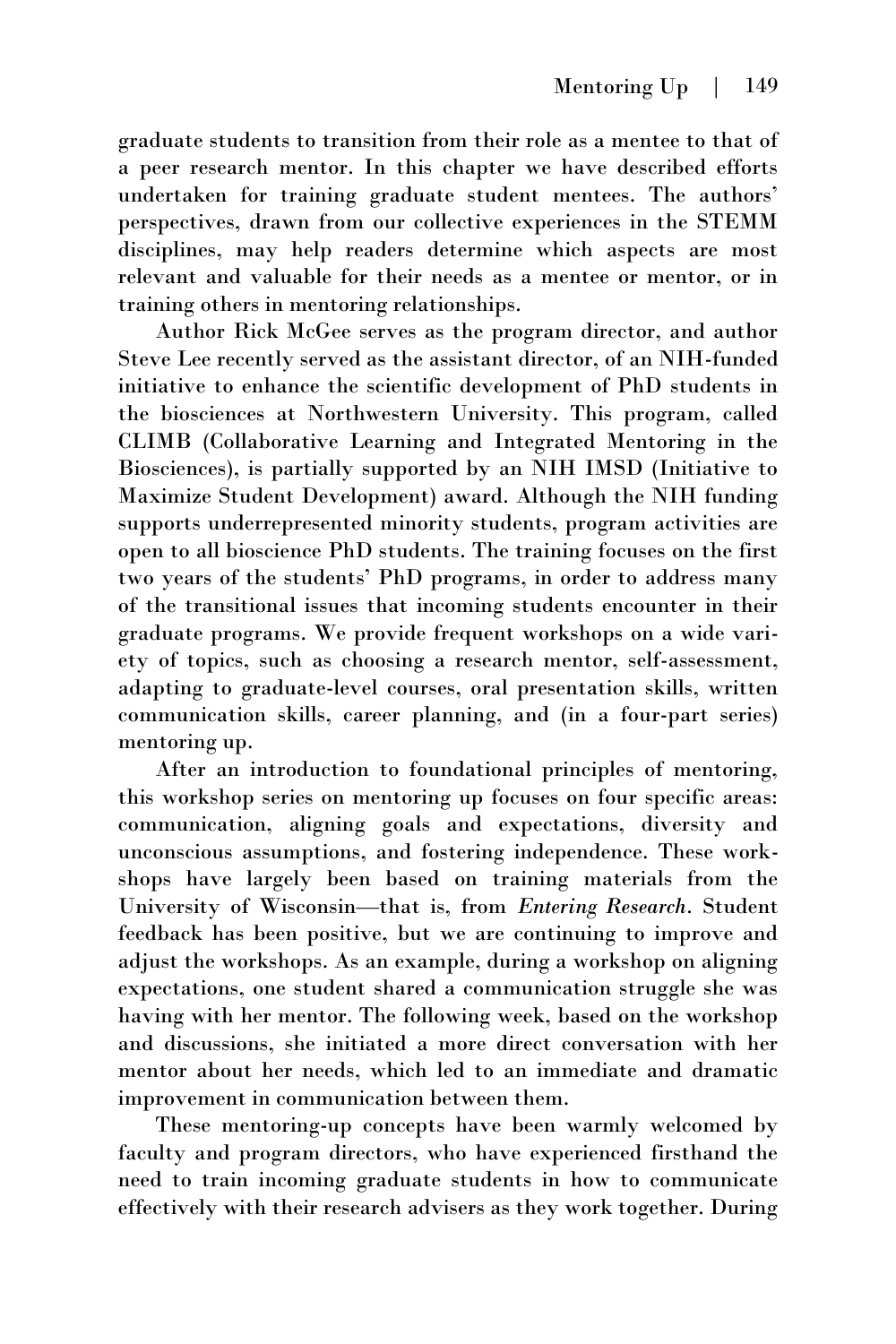recent discussions with PhD program directors, the idea of teaching mentoring up to graduate students was met with unanimous and enthusiastic support; program directors were universally looking for ways to encourage students to take more active roles in their own mentoring. Even though we have started explicitly using the term mentoring up only recently, we have been using many of these concepts in our training for the past six years of our program's existence. Much of our training actually involves using case studies of the kind presented here to help the students consider how to navigate through and avoid difficult situations that they might encounter in their relationships with mentors. The feedback from students has been largely positive. Over the past six years, 81% of CLIMB students have agreed or strongly agreed that the program "made a positive impact upon my start to graduate school."<sup>2</sup>

 $\ddot{\phi}$  and  $\ddot{\phi}$  and  $\ddot{\phi}$ 

In the academic world and beyond, mentoring and networking relationships play a key role in career satisfaction, productivity, and advancement. This is especially true for those in early stages of their academic and professional careers, such as graduate students, postdoctoral fellows, and junior faculty. To engage in the academic community, new mentees need to learn to participate in a full and intentional manner. But as young mentees are learning how to navigate within their academic disciplines, it can be incredibly challenging to quickly learn the unwritten (and often unclear) rules, adapt to new situations, and discern which options and people will help them become successful.

These challenges can be faced by learning to mentor up, just as Heather did in the second case study. In teaching the principles and skills of mentoring up, our goal is to equip, empower, and encourage new entrants to position themselves to become confident and contributing members of the academy. The authors have developed interventions that teach the skills of mentoring up and believe that these skills will not only empower mentees to be effective and proactive contributors to their mentoring relationships, but also effecttive and proactive mentors of the next generation of scholars.

#### **Notes**

1. Representative publications in this area include Bland et al. 2009; Cho, Ramanan, and Feldman 2011; Feldman et al. 2010;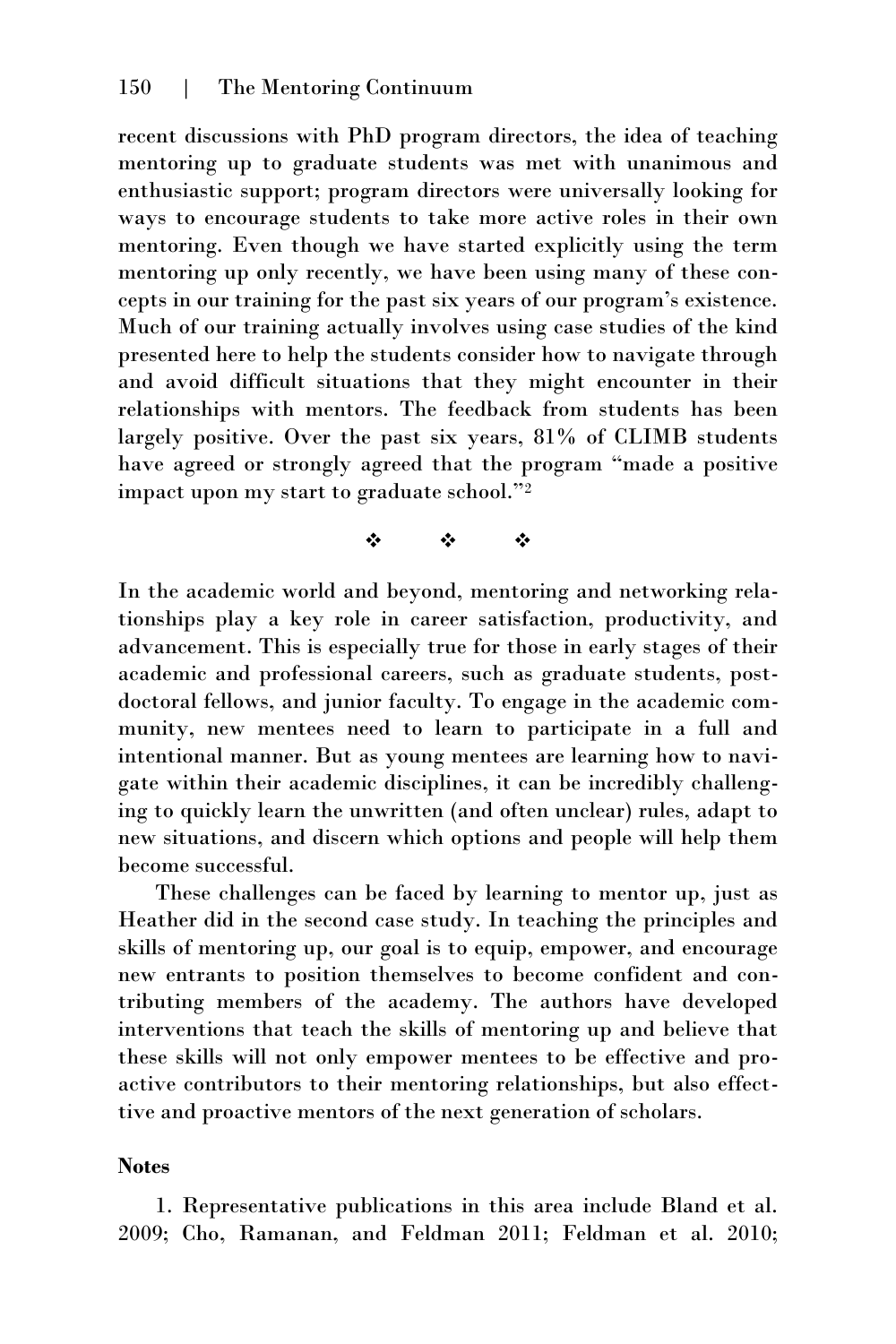Garman, Wingard, and Reznik 2001; Palepu et al. 1998; Raggins and Kram 2007; Ramanan et al. 2002; Sambunjak, Straus, and Marusic 2010; Shea et al. 2011; Steiner et al. 2004; Keyser et al. 2008; and Silet, Asquith, and Fleming 2010.

2. Furthermore, the concept of mentoring up was presented by Lee in October 2013 at the national Society for Advancement of Chicanos and Native Americans in Science (SACNAS) conference. Afterwards, the evaluation revealed that 85% of respondents ( $N =$ 41) indicated that the ideas/resources they will use from the workshop were either very good  $(41\%)$  or excellent  $(44\%)$ . He will be providing similar workshops at his new institution, the University of California, Davis. Additionally, researchers at UW-Madison have collected resources on their website (https://mentoringresources.ictr. wisc.edu/MentoringResources) to help mentees proactively navigate their relationships, including questions to consider when choosing a new mentor and tips on effectively communicating with a mentor.

#### **Works Cited**

- Balster, N. J., C. Pfund, R. Rediske, and J. L. Branchaw. 2010. "*Entering Research:* A Course That Creates Community and Structure for Beginning Undergraduate Researchers in the STEM Disciplines." *CBE Life Sciences Education* 9 (2): 108–18.
- Bland, C. J., A. L. Taylor, S. L. Shollen, A. M. Weber-Main, and P. A. Mulcahy. 2009. *Faculty Success through Mentoring: A Guide for Mentors, Mentees, and Leaders.* Lanham, MD: Rowman & Littlefield Education.
- Bolles, Richard. 2013. *What Color Is Your Parachute? 2013: A Practical Manual for Job-Hunters and Career-Changers.* New York: Ten Speed.
- Branchaw, Janet, Christine Pfund, and Raelyn Rediske. 2010. *Entering Research: A Facilitator's Manual.* New York: W. H. Freeman.
- Cho, C. S., R. A. Ramanan, and M. D. Feldman. 2011. "Defining the Ideal Qualities of Mentorship: A Qualitative Analysis of the Characteristics of Outstanding Mentors." *American Journal of Medicine* 124 (5): 453–58.
- Dunning, David, Kerri Johnson, Joyce Ehrlinger, and Justin Kruger. 2003. "Why People Fail to Recognize Their Own Incompetence." *Current Directions in Psychological Science* 12 (3):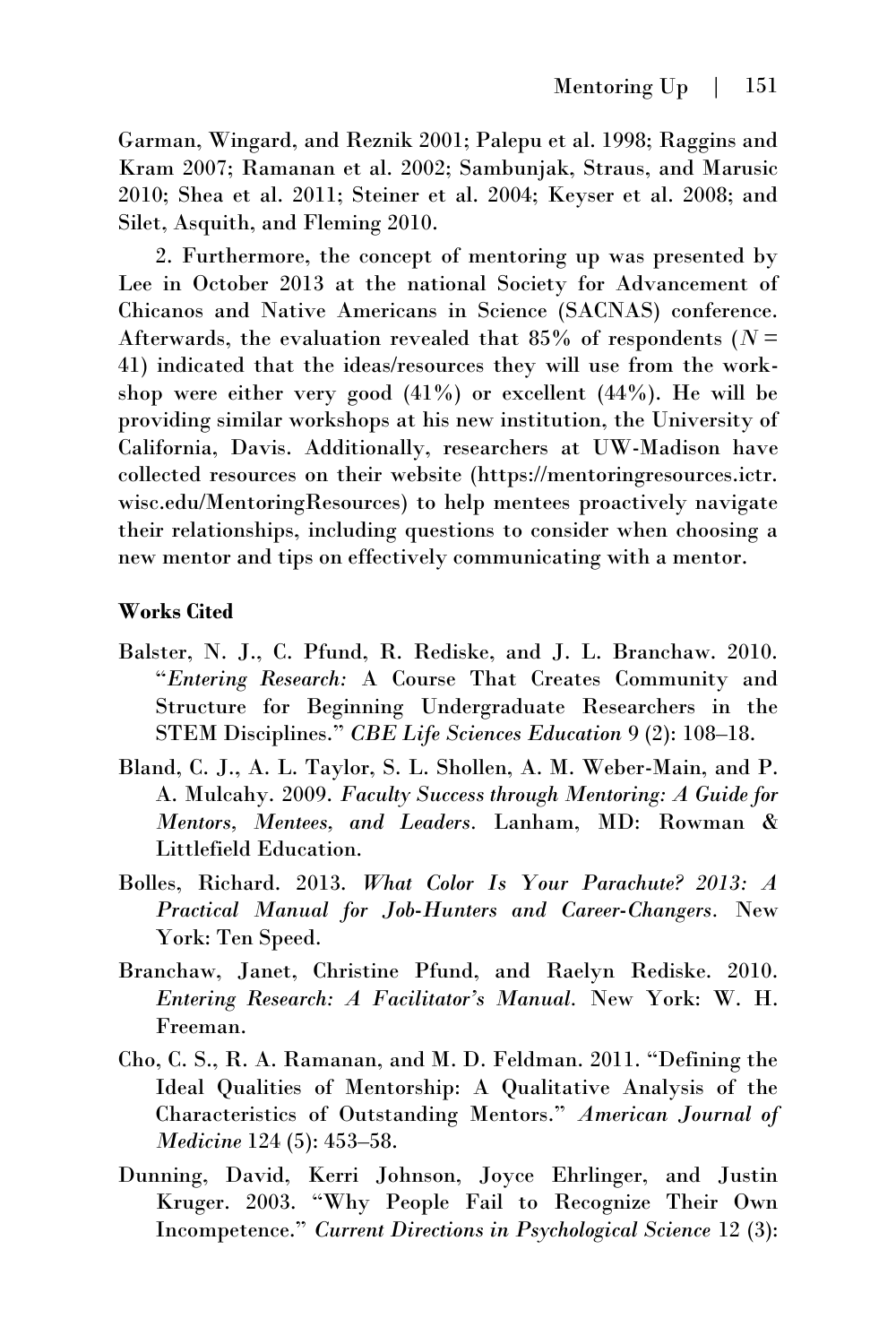83–87.

- Feldman, M. D., P. A. Arean, S. J. Marshall, M. Lovett, and P. O'Sullivan. 2010. "Does Mentoring Matter: Results from a Survey of Faculty Mentees at a Large Health Sciences University." *Medical Education Online* 15:5063. doi: 10.3402/ meo.v15i0.5063.
- Gabarro, John, and John P. Kotter. 1980. "Managing Your Boss." *Harvard Business Review* 58 (1): 92–100.
- Garman, K. A., D. L. Wingard, and V. Reznik. 2001. "Development of Junior Faculty's Self-efficacy: Outcomes of a National Center of Leadership in Academic Medicine." *Academic Medicine* 76 (10): S74–76.
- Handelsman, Jo, Christine Pfund, Sarah Lauffer, and Christine Pribbenow. 2005. *Entering Mentoring: A Seminar to Train a New Generation of Scientists.* Madison: University of Wisconsin Press.
- Hunter, Anne-Barrie, Sandra Laursen, and Elaine Seymour. 2007. "Becoming a Scientist: The Role of Undergraduate Research in Students' Cognitive, Personal, and Professional Development." *Science Education* 91:36–74.
- Keyser, D. J., J. M. Lakoski, S. Lara-Cinisomo, D. J. Schultz, V. L. Williams, D. F. Zellers, and H. A. Pincus. 2008. "Advancing Institutional Efforts to Support Research Mentorship: A Conceptual Framework and Self-assessment Tool." *Academic Medicine* 83 (3): 217–25.
- Kruger, Justin, and David Dunning. 1999. "Unskilled and Unaware of It: How Difficulties in Recognizing One's Own Incompetence Lead to Inflated Self-assessments." *Journal of Personality and Social Psychology* 77 (6): 1121–34. doi: [10.1037/0022-3514.77.6.](http://psycnet.apa.org/doi/10.1037/0022-3514.77.6.1121)  [1121.](http://psycnet.apa.org/doi/10.1037/0022-3514.77.6.1121)
- Light, Gregory, and Marina Micari. 2013. *Making Scientists: Six Principles for Effective College Teaching.* Cambridge, MA: Harvard University Press.
- Palepu, A., R. H. Friedman, R. C. Barnett, P. L. Carr, A. S. Ash, L. Szalacha, and M. A. Moskowitz. 1998. "Junior Faculty Members' Mentoring Relationships and Their Professional Development in U.S. Medical Schools." *Academic Medicine* 73 (3): 318–23.
- Pfund, C., S. House, P. Asquith, M. Fleming, K. Buhr, E. Burnham, J. Eichenberger Gilmore, et al. 2014. "Training Mentors of Clinical and Translational Research Scholars: A Randomized